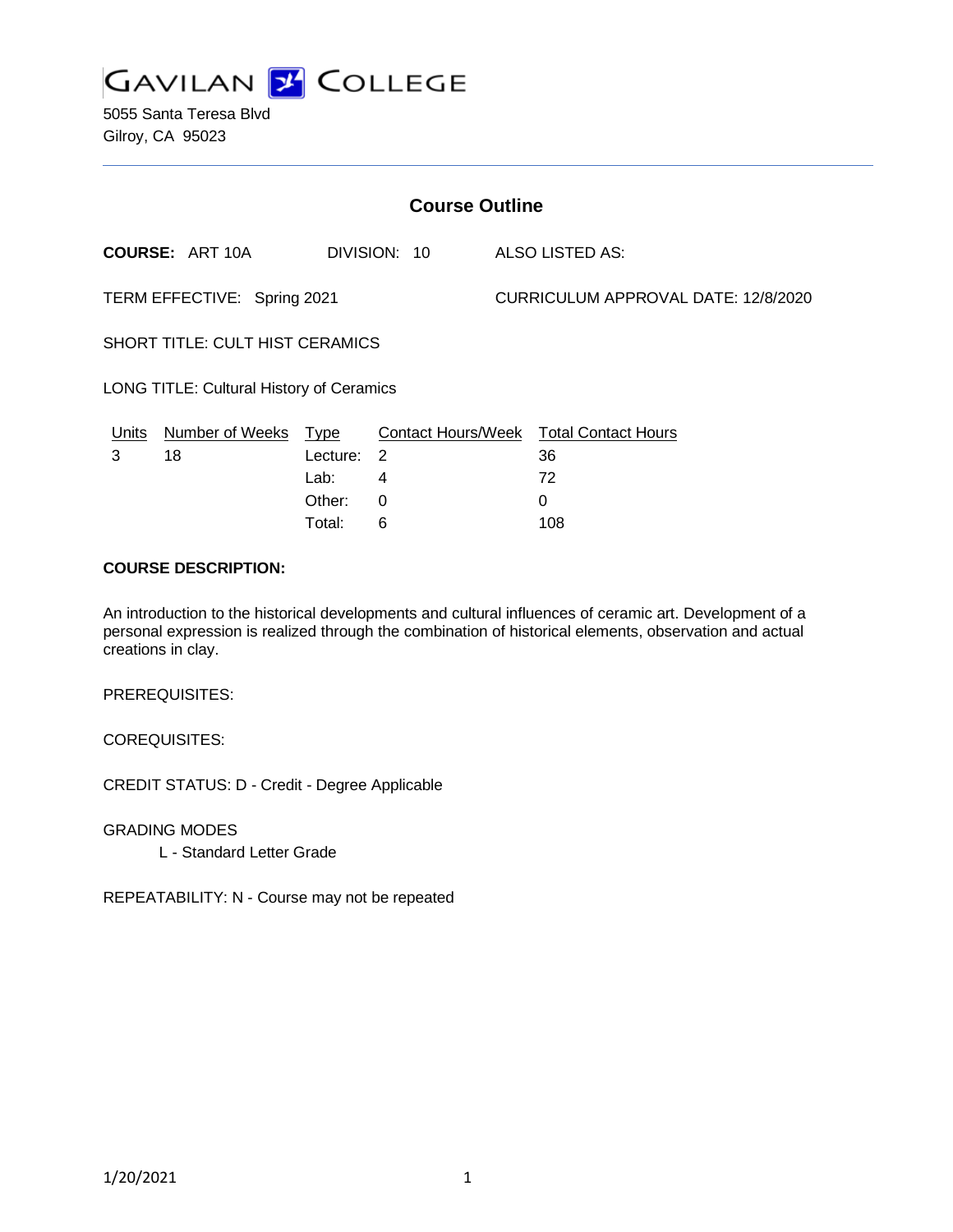SCHEDULE TYPES:

- 02 Lecture and/or discussion
- 03 Lecture/Laboratory
- 04 Laboratory/Studio/Activity
- 047 Laboratory LEH 0.7
- 05 Hybrid
- 71 Dist. Ed Internet Simultaneous
- 72 Dist. Ed Internet Delayed
- 73 Dist. Ed Internet Delayed LAB
- 737 Dist. Ed Internet LAB-LEH 0.7

# **STUDENT LEARNING OUTCOMES:**

1. The student will recognize and articulate the unique historical and contemporary contributions various cultures make to ceramic history.

Measure of assessment: Homework questions, research paper, discussions.

Year assessed, or planned year of assessment: 2016

2. The student will create a unique, personal communication in the ceramic medium, utilizing principles of design.

Measure of assessment: Artwork evaluation, projects Year assessed, or planned year of assessment: 2018

3. The student will create artwork that reflects content relating to personal experience or social and community issues.

Measure of assessment: critiques, sketchbook, projects

Year assessed, or planned year of assessment: 2019

## **CONTENT, STUDENT PERFORMANCE OBJECTIVES, OUT-OF-CLASS ASSIGNMENTS**

Curriculum Approval Date: 12/8/2020

## **DE MODIFICATION ONLY**

6 Hours

Introduction to course, text, materials, assignments, and evaluation methods, all due dates for written assignments. Tool usage. Lecture to

pre-history of clay, basic ceramic chemistry and processes. Pinch pots demonstrated. Homework: reading assignments Objectives: Students will read handouts, obtain necessary tools, clay, and textbook

and glaze notebook required for class. Students will make pinch pots.

18 Hours Unit 1: The Americas and Africa. Lectures and slides on ancient ceramics from these regions with descriptions of

cultural context. Demonstrations: coiling, burnishing, safety and toxics, studio management. Demonstrate decorating techniques, throwing and trimming bowl and cup forms on the wheel, handle making.

Homework: reading assignment (chapters 1, 4, 5, 10,11,12 in text book), study guide preparation, begin glaze notebooks and sketch journal, homework questions based on reading assignments and lectures.

Students will prepare power point presentations of examples of ceramics found on the web. Objectives: Students will discuss slides, ask questions of lecture, and describe their interpretations of

readings and historical information. They will build coil and pinch pots, burnish, and decorate them in a traditional, primitive manner. Students may also begin throwing on the wheel. Students will

explore the web and choose images to show to the class.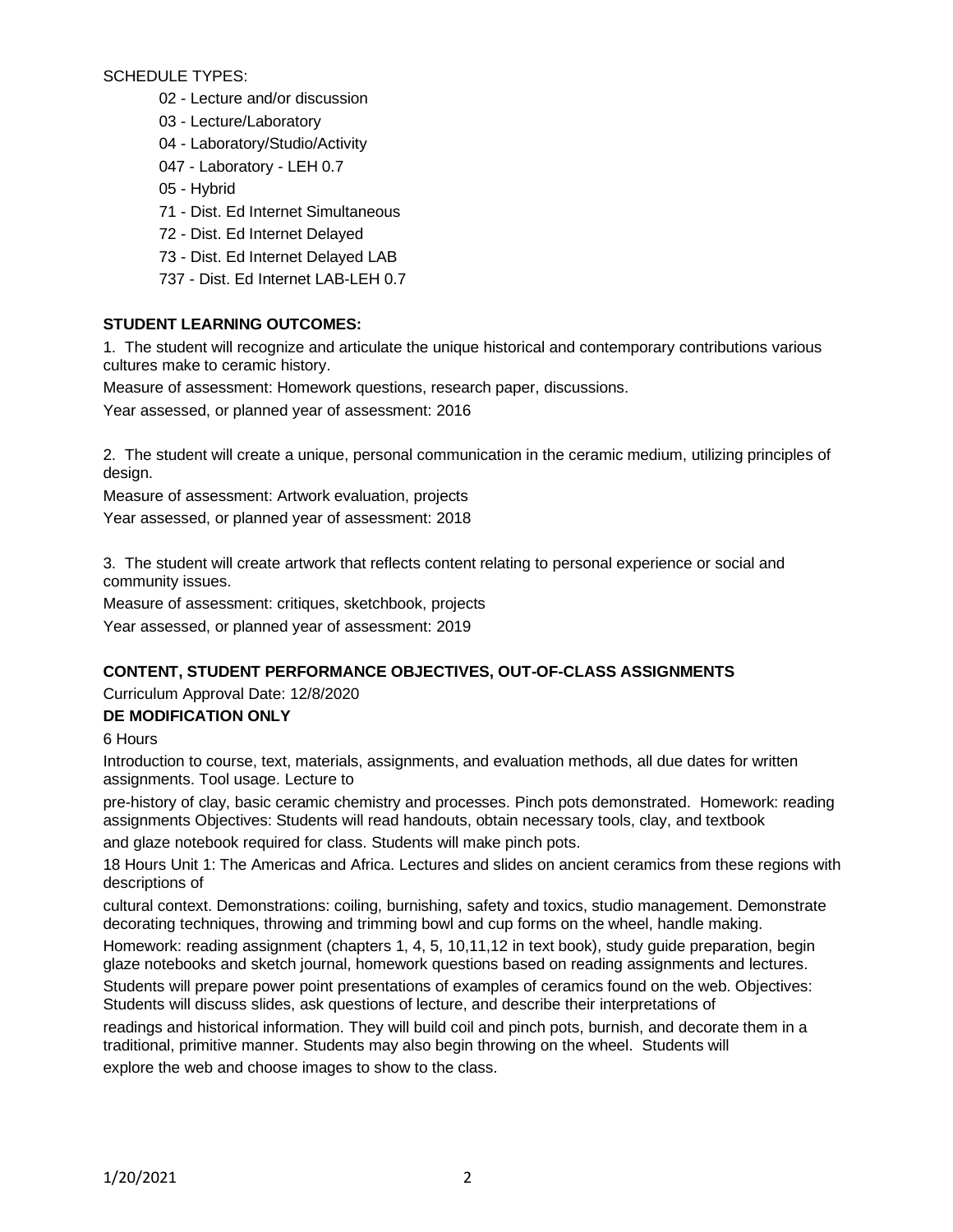6 Hours Demonstrations of glazing, throwing cylinder on wheel. Unit two reading assignments given. Homework: reading assignments and

accompanying questions based on reading and lectures, glaze notebooks, sketch journal.

Objectives: Students will view slides, record key points of lectures, and contribute to classroom discussion.

They will turn in completed homework questions, practice wheel work and work on coil/pinch pots assigned from unit 1.

18 Hours Unit 2: The Mediterranean. Lectures and slides on ceramics from Egypt,

Crete, Greece, the Etruscans, and the Roman Empire, with emphasis on why these cultures produced this type of art. Demonstrations: bas relief, wheel, molds. Assignment of research paper. Pit firing,

weather permitting. Homework: reading assignments (chapter 2, review 10,11,12, as needed) with accompanying questions based on reading and lectures, sketch journal, glaze notebooks. Begin researching

paper. Objectives: Students will record key points of lecture, discuss the readings and

historical information. They will continue with coil and wheel work and begin the use of molds using slabs of clay. Research for writing will be done with office texts, library, and internet. Students

will glaze pots and experiment with decorating techniques. Students may participate in pit firing. They will turn in completed homework questions.

18 Hours Unit 3: Ceramics of Asia. Lectures and

slides of Chinese, Korean, and Japanese ceramics, describing various cultural perspectives. Demonstrations: overglaze painting, rigid and soft slab construction, wheel, porcelain, and history of Raku and demonstration of Raku techniques. Homework: reading assignments (chapter 3 in textbook) and accompanying homework questions, sketch journal, glaze notebooks, write paper. Objectives: Students will

record key points of lectures, participate in classroom discussions, and work on their assigned projects. They will write research papers. They will apply the information and techniques learned from

the demonstrations to make the assigned projects. Students will turn in completed homework questions. Students will bring in sketchbooks for progress check.

3 Hours Oral critiques, studio work.

Homework: reading assignments, sketch journal, glaze notebooks, write paper. Objectives: Each student will participate in either an all-class critique or a small group critique, in which the student

describes, shows, and explains his/her work orally. Peers give feedback and ask questions.

6 Hours Gallery visit, oral presentations, oral critiques, studio work. Introduction to sculpture, with

slides of contemporary work. Homework: visit a gallery and write a one-page criticism of the work. Objectives: Students will participate in oral critiques if not earlier. Students will also visit a

gallery and observe three- dimensional works. They will then write a one page paper describing and criticizing these works. They will also view the slides of sculpture in preparation for their own projects.

18 Hours Unit 4: Ceramics of Europe and the United States, and the Worldwide View. Lectures and slides of historical works from Europe and the US with focus on similarities of ceramics

in various cultures. Globalization of ideas, blending of cultural styles, worldwide interaction to present day. Demonstrations: wheel and sculpture techniques. Written assessment during final exam

period. Homework: reading assignments (chapters 6-8 in textbook) with accompanying homework questions, sketch journal, finish glaze notebooks, write paper, write criticism of own work this semester.

Students will photograph all their work and create a digital portfolio of their work.

Objectives: Students will view slides, participate in classroom discussions, and record lecture information. They will turn in their research papers, and write a one page paper criticizing their own

work this semester. Some students will choose to create a sculpture as an assigned project, others will fulfill the requirements with wheel projects. Students will complete all projects. They will

### **METHODS OF INSTRUCTION:**

Lectures, discussion, reading, media presentation, and demonstrations. Slides and videos will be used weekly. In class discussion, oral and written critiques are used for peer and instructor feedback.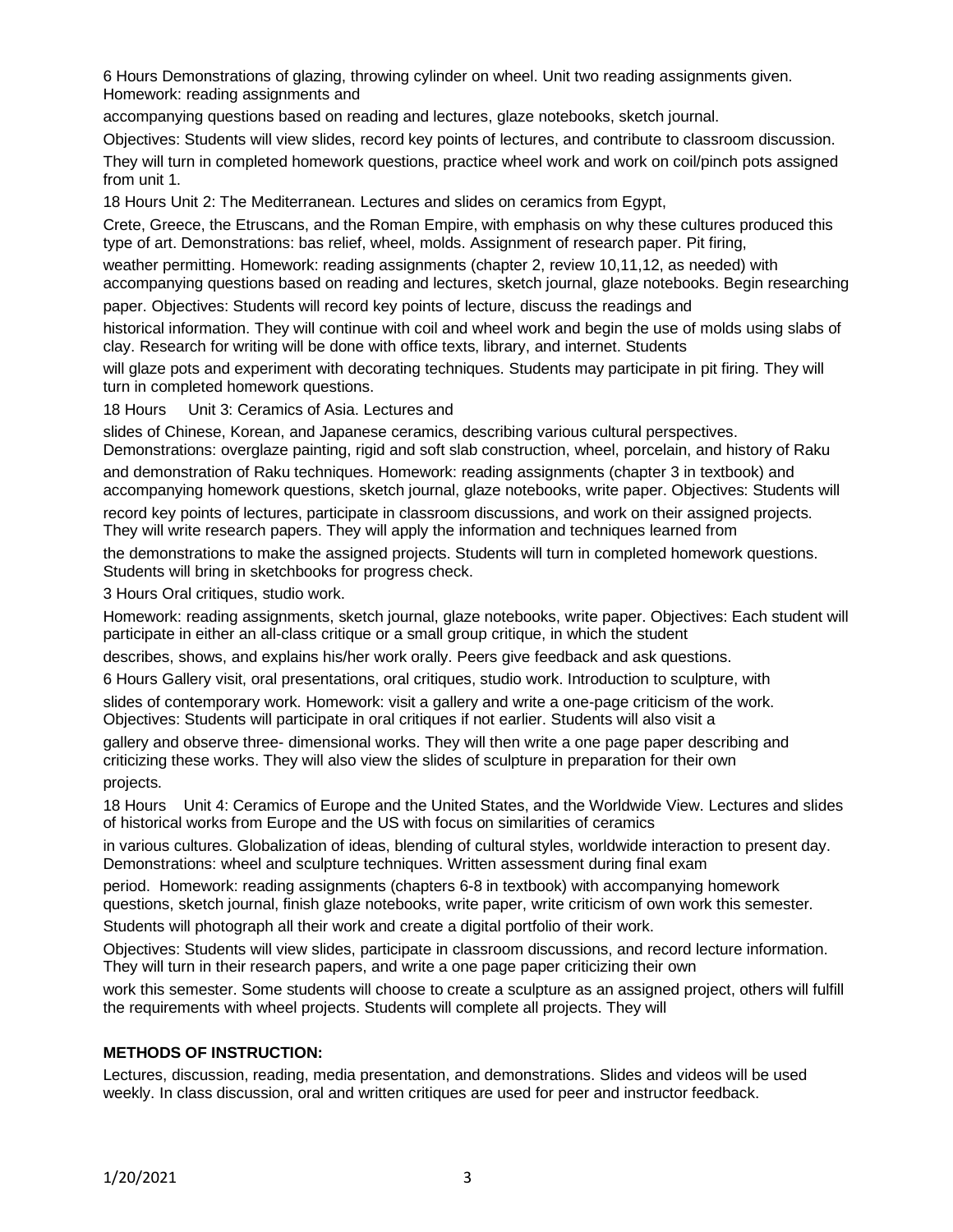## **METHODS OF EVALUATION:**

Writing assignments Percent of total grade: 35.00 % Percent range of total grade: 35 % to 50% Written Homework Essay Exams Term or Other Papers Other: Critiques, glaze notebooks/journals/sketchbooks Skill demonstrations Percent of total grade: 50.00 % Percent range of total grade: 40 % to 60 % Class Performance/s Other methods of evaluation Percent of total grade: 15.00 % Percent range of total grade: 5 % to20% Class participation, oral presentations

### **OUT OF CLASS ASSIGNMENTS:**

Required Outside Hours: 36 Assignment Description: Reading assignments and homework questions for each of the four units. Gallery Visit and written critique Presentations from internet sources Digital portfolio Research paper studio work (lab hours)

#### **REPRESENTATIVE TEXTBOOKS:**

Required Representative Textbooks Speight, Toki. Hands in Clay, an Introduction to Ceramics. New York, NY: McGraw-Hill,2004. This textbook provides the historical and cultural background as well as technical information for beginning students. Other resources include articles from periodicals, newspapers, and the internet. ISBN: 0-07-251951-7 Reading Level of Text, Grade: Reading level of text, Grade: 12, Verified by: Verified by:J. Ferro

### **ARTICULATION and CERTIFICATE INFORMATION**

Associate Degree: GAV C1, effective 201470 GAV F, effective 201470 CSU GE: CSU C1, effective 201470 IGETC: CSU TRANSFER: Transferable CSU, effective 201470 UC TRANSFER: Transferable UC, effective 201470

## **SUPPLEMENTAL DATA:**

Basic Skills: N Classification: Y Noncredit Category: Y Cooperative Education:

1/20/2021 4